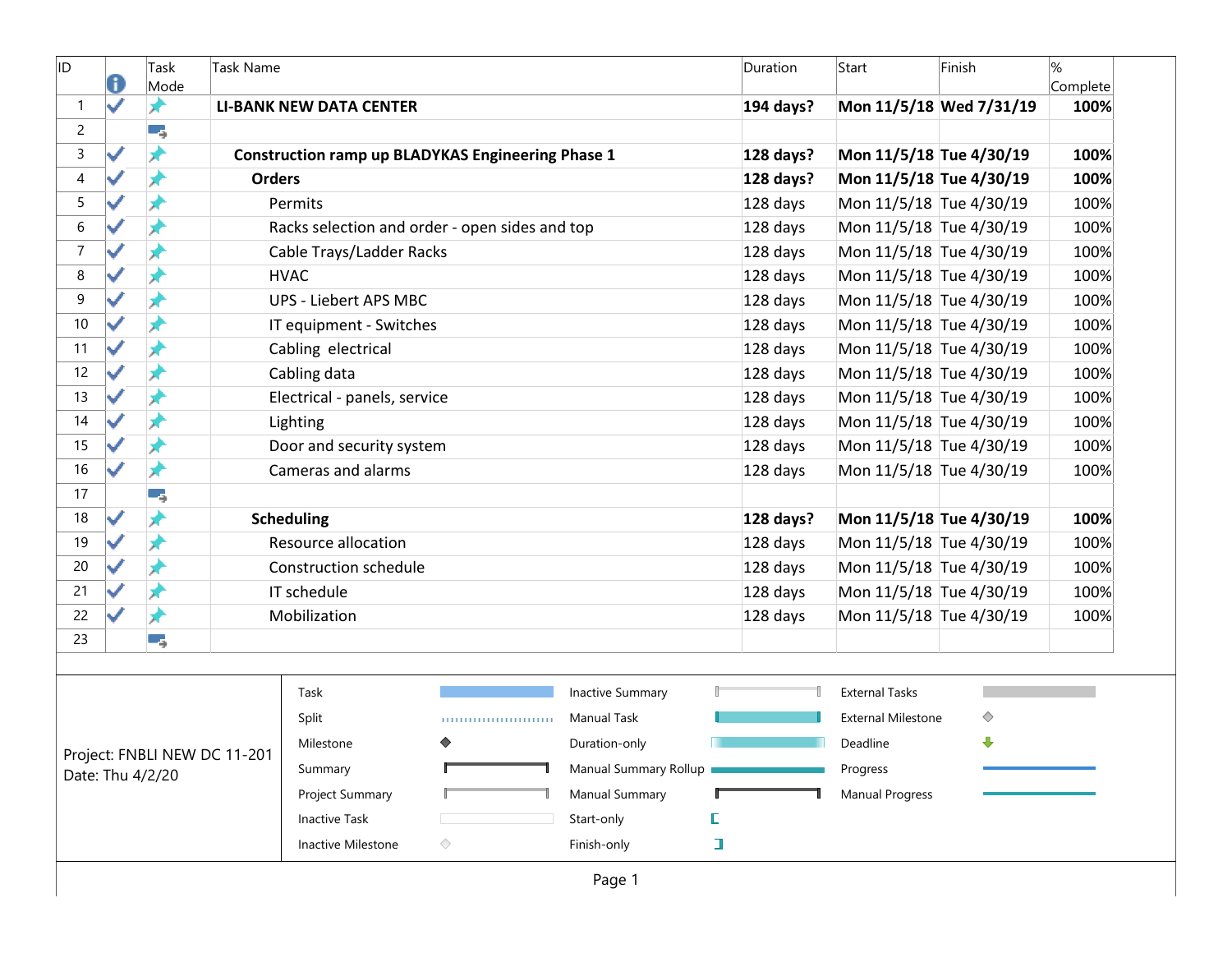| ID | a            | Task<br>Mode     | Task Name                    |                                          |                                                                      |                         |        | Duration  | Start                     | Finish | %<br>Complete |
|----|--------------|------------------|------------------------------|------------------------------------------|----------------------------------------------------------------------|-------------------------|--------|-----------|---------------------------|--------|---------------|
| 24 | $\checkmark$ |                  |                              | <b>Construction of DC Room - Phase 1</b> |                                                                      |                         |        | 128 days? | Mon 11/5/18 Tue 4/30/19   |        | 100%          |
| 25 |              |                  |                              | <b>Demarc Closet</b>                     |                                                                      |                         |        | 128 days? | Mon 11/5/18 Tue 4/30/19   |        | 100%          |
| 26 |              | ж                |                              | Walls                                    |                                                                      |                         |        | 128 days  | Mon 11/5/18 Tue 4/30/19   |        | 100%          |
| 27 |              | ж                |                              | Ceilings                                 |                                                                      |                         |        | 128 days  | Mon 11/5/18 Tue 4/30/19   |        | 100%          |
| 28 |              |                  |                              | Floor conduit into DC room               |                                                                      |                         |        | 128 days  | Mon 11/5/18 Tue 4/30/19   |        | 100%          |
| 29 |              | ⊀                |                              | Electrical                               |                                                                      |                         |        | 128 days  | Mon 11/5/18 Tue 4/30/19   |        | 100%          |
| 30 |              | ж                |                              | <b>Demarc Panel</b>                      |                                                                      |                         |        | 128 days  | Mon 11/5/18 Tue 4/30/19   |        | 100%          |
| 31 |              | ж                |                              | Grounding                                |                                                                      |                         |        | 128 days  | Mon 11/5/18 Tue 4/30/19   |        | 100%          |
| 32 |              | ۳,               |                              | Environmental (Air)                      |                                                                      |                         |        | 128 days  | Mon 11/5/18 Tue 4/30/19   |        | 100%          |
| 33 |              | و ب              |                              |                                          |                                                                      |                         |        |           |                           |        |               |
| 34 | ✓            | ⊀                |                              | <b>Datacenter Ramp</b>                   |                                                                      |                         |        | 128 days  | Mon 11/5/18 Tue 4/30/19   |        | 100%          |
| 35 |              | ⊀                |                              | Re-locate building column                |                                                                      |                         |        | 128 days  | Mon 11/5/18 Tue 4/30/19   |        | 100%          |
| 36 |              | ж                |                              | Secure roof                              |                                                                      |                         |        | 128 days  | Mon 11/5/18 Tue 4/30/19   |        | 100%          |
| 37 |              | ж                |                              | frame out ramp                           |                                                                      |                         |        | 128 days  | Mon 11/5/18 Tue 4/30/19   |        | 100%          |
| 38 |              |                  |                              | ramp build                               |                                                                      |                         |        | 128 days  | Mon 11/5/18 Tue 4/30/19   |        | 100%          |
| 39 |              | ⊀                |                              | <b>Conduits</b>                          |                                                                      |                         |        | 128 days  | Mon 11/5/18 Tue 4/30/19   |        | 100%          |
| 40 |              |                  |                              | Demarc Closet into new DC                |                                                                      |                         |        | 128 days  | Mon 11/5/18 Tue 4/30/19   |        | 100%          |
| 41 |              | ж                |                              |                                          | Power main from pole into building                                   |                         |        | 128 days  | Mon 11/5/18 Tue 4/30/19   |        | 100%          |
| 42 |              | ж                |                              | Verizon - diverse                        |                                                                      |                         |        | 128 days  | Mon 11/5/18 Tue 4/30/19   |        | 100%          |
| 43 |              |                  |                              | AT&T - diverse                           |                                                                      |                         |        | 128 days  | Mon 11/5/18 Tue 4/30/19   |        | 100%          |
| 44 |              | Å                |                              | Crown Castle - diverse                   |                                                                      |                         |        | 128 days  | Mon 11/5/18 Tue 4/30/19   |        | 100%          |
| 45 |              |                  |                              | Spectrum/Optimum cable                   |                                                                      |                         |        | 128 days  | Mon 11/5/18 Tue 4/30/19   |        | 100%          |
| 46 |              |                  |                              | office                                   | From OLD DC to NEW DC for Inter DC migration link & phase 2 128 days |                         |        |           | Mon 11/5/18 Tue 4/30/19   |        | 100%          |
|    |              |                  |                              | Task                                     |                                                                      | <b>Inactive Summary</b> |        |           | <b>External Tasks</b>     |        |               |
|    |              |                  |                              | Split                                    | ,,,,,,,,,,,,,,,,,,,,,,,,,                                            | <b>Manual Task</b>      |        |           | <b>External Milestone</b> | ◇      |               |
|    |              |                  |                              | Milestone                                | ♦                                                                    | Duration-only           |        |           | Deadline                  | ⊕      |               |
|    |              | Date: Thu 4/2/20 | Project: FNBLI NEW DC 11-201 | Summary                                  |                                                                      | Manual Summary Rollup   |        |           | Progress                  |        |               |
|    |              |                  |                              | Project Summary                          |                                                                      | <b>Manual Summary</b>   |        |           | <b>Manual Progress</b>    |        |               |
|    |              |                  |                              | <b>Inactive Task</b>                     |                                                                      | Start-only              | E      |           |                           |        |               |
|    |              |                  |                              | Inactive Milestone                       | ◇                                                                    | Finish-only             | $\Box$ |           |                           |        |               |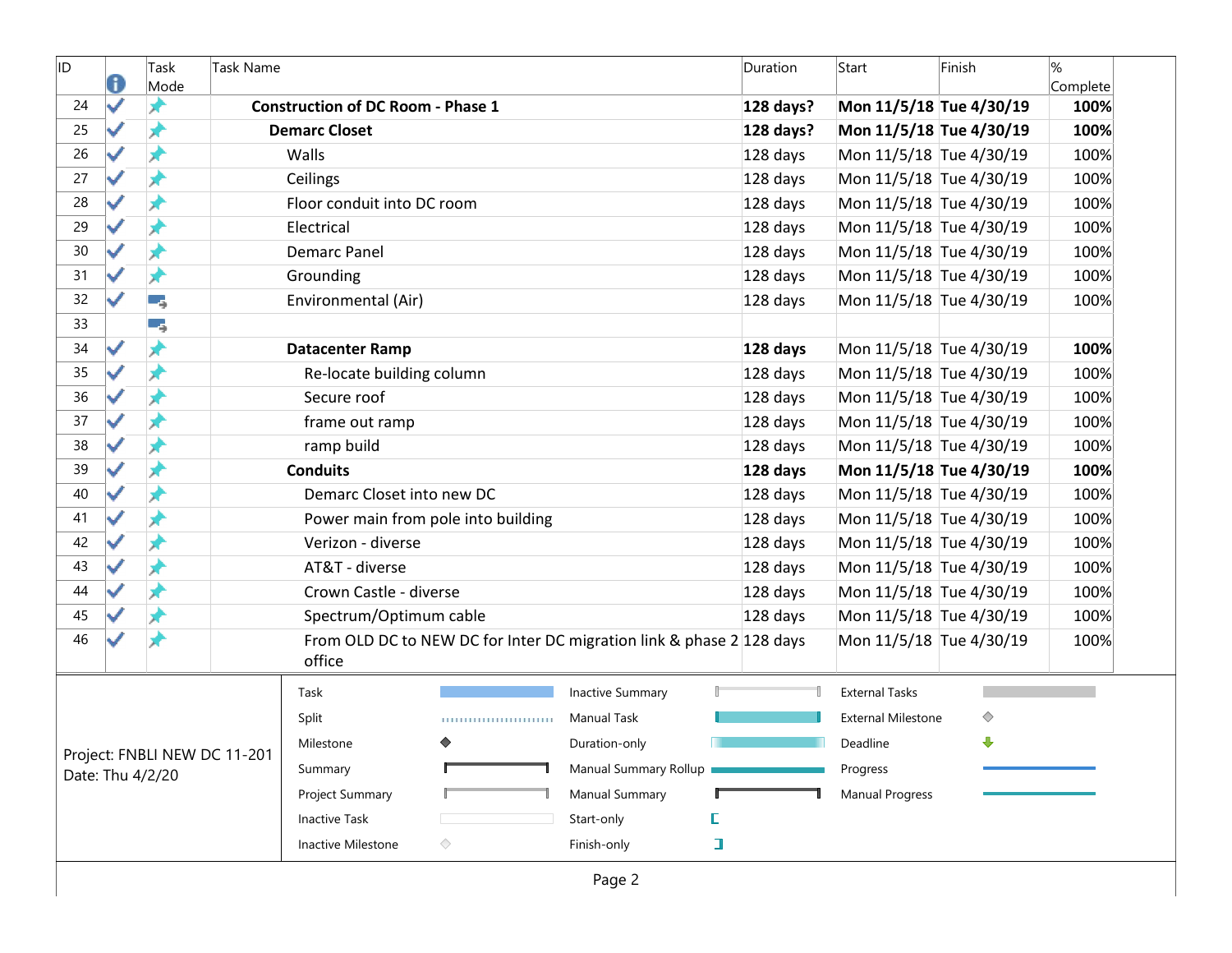| ID | O                     | Task<br>Mode     | <b>Task Name</b>             |                                  |                                                   |                                                               |   | Duration   | Start                     | Finish | %<br>Complete |
|----|-----------------------|------------------|------------------------------|----------------------------------|---------------------------------------------------|---------------------------------------------------------------|---|------------|---------------------------|--------|---------------|
| 47 | ✓                     |                  |                              | <b>Walls</b>                     |                                                   |                                                               |   | 128 days   | Mon 11/5/18 Tue 4/30/19   |        | 100%          |
| 48 | ✓                     |                  |                              | Circuit breakers panels location |                                                   |                                                               |   | 128 days   | Mon 11/5/18 Tue 4/30/19   |        | 100%          |
| 49 | $\blacktriangleright$ | ж                |                              |                                  | IT WAN Carrier Circuit demarcation panels         |                                                               |   | 128 days   | Mon 11/5/18 Tue 4/30/19   |        | 100%          |
| 50 | ✓                     | x                |                              | Data Center room sheet rock      |                                                   |                                                               |   | 128 days   | Mon 11/5/18 Tue 4/30/19   |        | 100%          |
| 51 | ✓                     | x                |                              | Data Center room ceiling         |                                                   |                                                               |   | 128 days   | Mon 11/5/18 Tue 4/30/19   |        | 100%          |
| 52 |                       | ⊀                |                              |                                  | Data Center room raised flooring pedestals        |                                                               |   | $1$ day    | Mon 11/5/18 Mon 11/5/18   |        | 100%          |
| 53 |                       | Ж                |                              | <b>Flooring</b>                  |                                                   |                                                               |   | 128 days   | Mon 11/5/18 Tue 4/30/19   |        | 100%          |
| 54 | $\blacktriangledown$  | ж                |                              | Raised floor installation        |                                                   |                                                               |   | 128 days   | Mon 11/5/18 Tue 4/30/19   |        | 100%          |
| 55 |                       | ×                |                              | FM200 System installation        |                                                   |                                                               |   | 128 days   | Mon 11/5/18 Tue 4/30/19   |        | 100%          |
| 56 |                       | A                |                              |                                  | Floor design for racks location and 360 clearance |                                                               |   | 128 days   | Mon 11/5/18 Tue 4/30/19   |        | 100%          |
| 57 |                       | À                |                              | Floor Plenum cable tray          |                                                   |                                                               |   | 128 days   | Mon 11/5/18 Tue 4/30/19   |        | 100%          |
| 58 |                       |                  |                              |                                  | Floor cut outs for racks AC and or cabling        |                                                               |   | 128 days   | Mon 11/5/18 Tue 4/30/19   |        | 100%          |
| 59 | $\blacktriangledown$  | ж                |                              | Power                            |                                                   |                                                               |   | 151 days?  | Mon 11/5/18 Fri 5/31/19   |        | 100%          |
| 60 | ✓                     | x                |                              | Install mains and panel          |                                                   |                                                               |   | 151 days   | Mon 11/5/18 Fri 5/31/19   |        | 100%          |
| 61 | ✓                     |                  |                              |                                  | Terminate at panel off of DC Room                 |                                                               |   | 151 days   | Mon 11/5/18 Fri 5/31/19   |        | 100%          |
| 62 |                       |                  |                              |                                  |                                                   | Grounding, bus bar and bonding to all racks, trays and panels |   | $151$ days | Mon 11/5/18 Fri 5/31/19   |        | 100%          |
| 63 | $\blacktriangledown$  | ж                |                              |                                  | PDU runs to rack locations from UPS               |                                                               |   | 151 days   | Mon 11/5/18 Fri 5/31/19   |        | 100%          |
| 64 | ✓                     | ж                |                              | <b>Test Power</b>                |                                                   |                                                               |   | 151 days   | Mon 11/5/18 Fri 5/31/19   |        | 100%          |
| 65 | ✓                     |                  |                              |                                  | Mount UPS, Install Modules and Batteries          |                                                               |   | 151 days   | Mon 11/5/18 Fri 5/31/19   |        | 100%          |
| 66 |                       |                  |                              | Make final connection to UPS     |                                                   |                                                               |   | 151 days   | Mon 11/5/18 Fri 5/31/19   |        | 100%          |
| 67 | $\blacktriangleright$ | ж                |                              |                                  | UPS - Liebert APS MBC - Start UP - calibrate      |                                                               |   | 151 days   | Mon 11/5/18 Fri 5/31/19   |        | 100%          |
| 68 |                       |                  |                              |                                  | UPS - Liebert APS MBC - Setup monitoring          |                                                               |   | 151 days   | Mon 11/5/18 Fri 5/31/19   |        | 100%          |
| 69 |                       | ж                |                              |                                  | UPS-PDU Power up racks and test PDU               |                                                               |   | 151 days   | Mon 11/5/18 Fri 5/31/19   |        | 100%          |
|    |                       |                  |                              | Task                             |                                                   | <b>Inactive Summary</b>                                       |   |            | <b>External Tasks</b>     |        |               |
|    |                       |                  |                              | Split                            | 1111111111111111111111111                         | <b>Manual Task</b>                                            |   |            | <b>External Milestone</b> | ◇      |               |
|    |                       |                  |                              | Milestone                        | ◆                                                 | Duration-only                                                 |   |            | Deadline                  | ⊕      |               |
|    |                       | Date: Thu 4/2/20 | Project: FNBLI NEW DC 11-201 | Summary                          |                                                   | Manual Summary Rollup                                         |   |            | Progress                  |        |               |
|    |                       |                  |                              | Project Summary                  |                                                   | Manual Summary                                                |   |            | <b>Manual Progress</b>    |        |               |
|    |                       |                  |                              | <b>Inactive Task</b>             |                                                   | Start-only                                                    | C |            |                           |        |               |
|    |                       |                  |                              | Inactive Milestone               | ◇                                                 | Finish-only                                                   | ı |            |                           |        |               |
|    |                       |                  |                              |                                  |                                                   | Page 3                                                        |   |            |                           |        |               |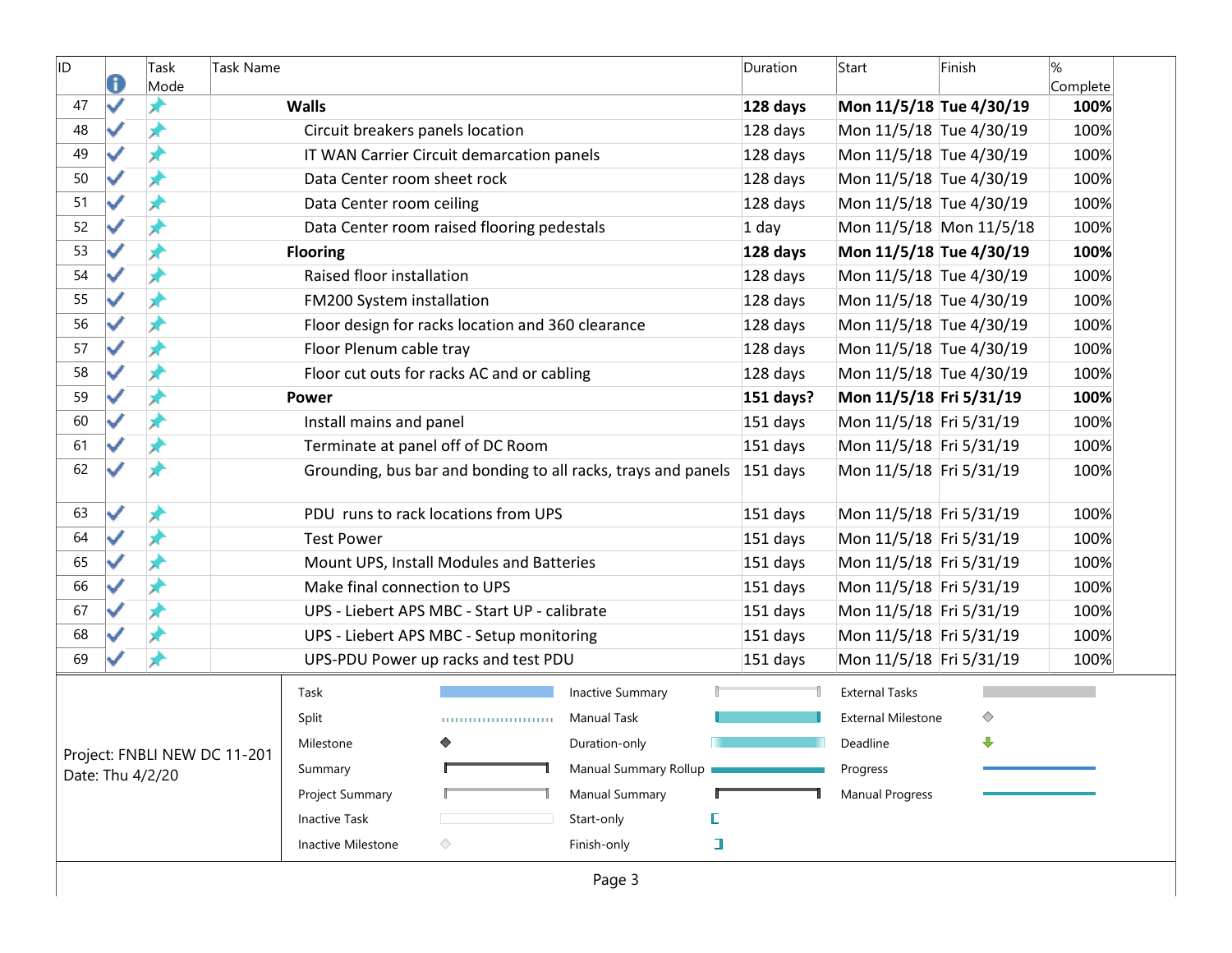| ID | 0                    | Task<br>Mode     | Task Name                    |                                  |                                                   |                         | Duration  | Start                     | Finish | %<br>Complete |
|----|----------------------|------------------|------------------------------|----------------------------------|---------------------------------------------------|-------------------------|-----------|---------------------------|--------|---------------|
| 70 | ✓                    | x                |                              | UPS - Liebert APS MBC - Training |                                                   |                         | 151 days  | Mon 11/5/18 Fri 5/31/19   |        | 100%          |
| 71 | $\blacktriangledown$ | ×                |                              | <b>HVAC</b>                      |                                                   |                         | 128 days  | Mon 11/5/18 Tue 4/30/19   |        | 100%          |
| 72 | ✓                    | x                |                              | Installation of unit             |                                                   |                         | 128 days  | Mon 11/5/18 Tue 4/30/19   |        | 100%          |
| 73 | ✓                    | ×                |                              | Plumbing                         |                                                   |                         | 128 days  | Mon 11/5/18 Tue 4/30/19   |        | 100%          |
| 74 | ✓                    | ⊀                |                              | Electrical                       |                                                   |                         | 128 days  | Mon 11/5/18 Tue 4/30/19   |        | 100%          |
| 75 | ✓                    | ⊀                |                              | Calibrate                        |                                                   |                         | 128 days  | Mon 11/5/18 Tue 4/30/19   |        | 100%          |
| 76 | $\checkmark$         | я                |                              | HVAC - setup monitoring          |                                                   |                         | 128 days  | Mon 11/5/18 Tue 4/30/19   |        | 100%          |
| 77 | ✓                    | Ж                |                              | HVAC - setup training            |                                                   |                         | 128 days  | Mon 11/5/18 Tue 4/30/19   |        | 100%          |
| 78 | ✓                    | ×                |                              | <b>Construction wind down</b>    |                                                   |                         | 128 days  | Mon 11/5/18 Tue 4/30/19   |        | 100%          |
| 79 |                      |                  |                              |                                  | Notification when new DC is available to Carriers |                         | 128 days  | Mon 11/5/18 Tue 4/30/19   |        | 100%          |
| 80 | ✓                    | ⊀                |                              |                                  | Notification when new DC available to LI-BANK IT  |                         | 128 days  | Mon 11/5/18 Tue 4/30/19   |        | 100%          |
| 81 | $\blacktriangledown$ | ×                |                              | Clean up                         |                                                   |                         | 128 days  | Mon 11/5/18 Tue 4/30/19   |        | 100%          |
| 82 |                      | -3               |                              |                                  |                                                   |                         |           |                           |        |               |
| 83 | ✓                    | ×                |                              | <b>Information Technology</b>    |                                                   |                         | 151 days? | Mon 11/5/18 Fri 5/31/19   |        | 100%          |
| 84 | ✓                    | Å                | <b>Circuits</b>              |                                  |                                                   |                         | 151 days  | Mon 11/5/18 Fri 5/31/19   |        | 100%          |
| 85 | ✓                    | ⊀                |                              | Order new for staging            |                                                   |                         | 151 days  | Mon 11/5/18 Fri 5/31/19   |        | 100%          |
| 86 | $\checkmark$         | Ж                |                              | Broadview/Windstream             |                                                   |                         | 151 days  | Mon 11/5/18 Fri 5/31/19   |        | 100%          |
| 87 | ✓                    | ж                |                              | Fiserv                           |                                                   |                         | 151 days  | Mon 11/5/18 Fri 5/31/19   |        | 100%          |
| 88 | ✓                    | ×                |                              | Internet/BAE                     |                                                   |                         | 151 days  | Mon 11/5/18 Fri 5/31/19   |        | 100%          |
| 89 | ✓                    |                  |                              | Optimum                          |                                                   |                         | 151 days  | Mon 11/5/18 Fri 5/31/19   |        | 100%          |
| 90 | ✓                    | ⊀                |                              | CrownCastle for buildings        |                                                   |                         | 151 days  | Mon 11/5/18 Fri 5/31/19   |        | 100%          |
| 91 |                      |                  |                              | <b>Crown Castle MRV</b>          |                                                   |                         | 151 days  | Mon 11/5/18 Fri 5/31/19   |        | 100%          |
| 92 |                      |                  |                              |                                  | Circuit Swing order and schedule creation         |                         | 151 days  | Mon 11/5/18 Fri 5/31/19   |        | 100%          |
|    |                      |                  |                              |                                  |                                                   |                         |           |                           |        |               |
|    |                      |                  |                              | Task                             |                                                   | <b>Inactive Summary</b> |           | <b>External Tasks</b>     |        |               |
|    |                      |                  |                              | Split                            | ,,,,,,,,,,,,,,,,,,,,,,,,,                         | Manual Task             |           | <b>External Milestone</b> | ◇      |               |
|    |                      |                  |                              | Milestone                        | ◆                                                 | Duration-only           |           | Deadline                  | ⊕      |               |
|    |                      | Date: Thu 4/2/20 | Project: FNBLI NEW DC 11-201 | Summary                          |                                                   | Manual Summary Rollup   |           | Progress                  |        |               |
|    |                      |                  |                              | Project Summary                  |                                                   | Manual Summary          |           | <b>Manual Progress</b>    |        |               |
|    |                      |                  |                              | <b>Inactive Task</b>             |                                                   | Start-only              | D         |                           |        |               |
|    |                      |                  |                              | Inactive Milestone               | ◇                                                 | Finish-only             | ı         |                           |        |               |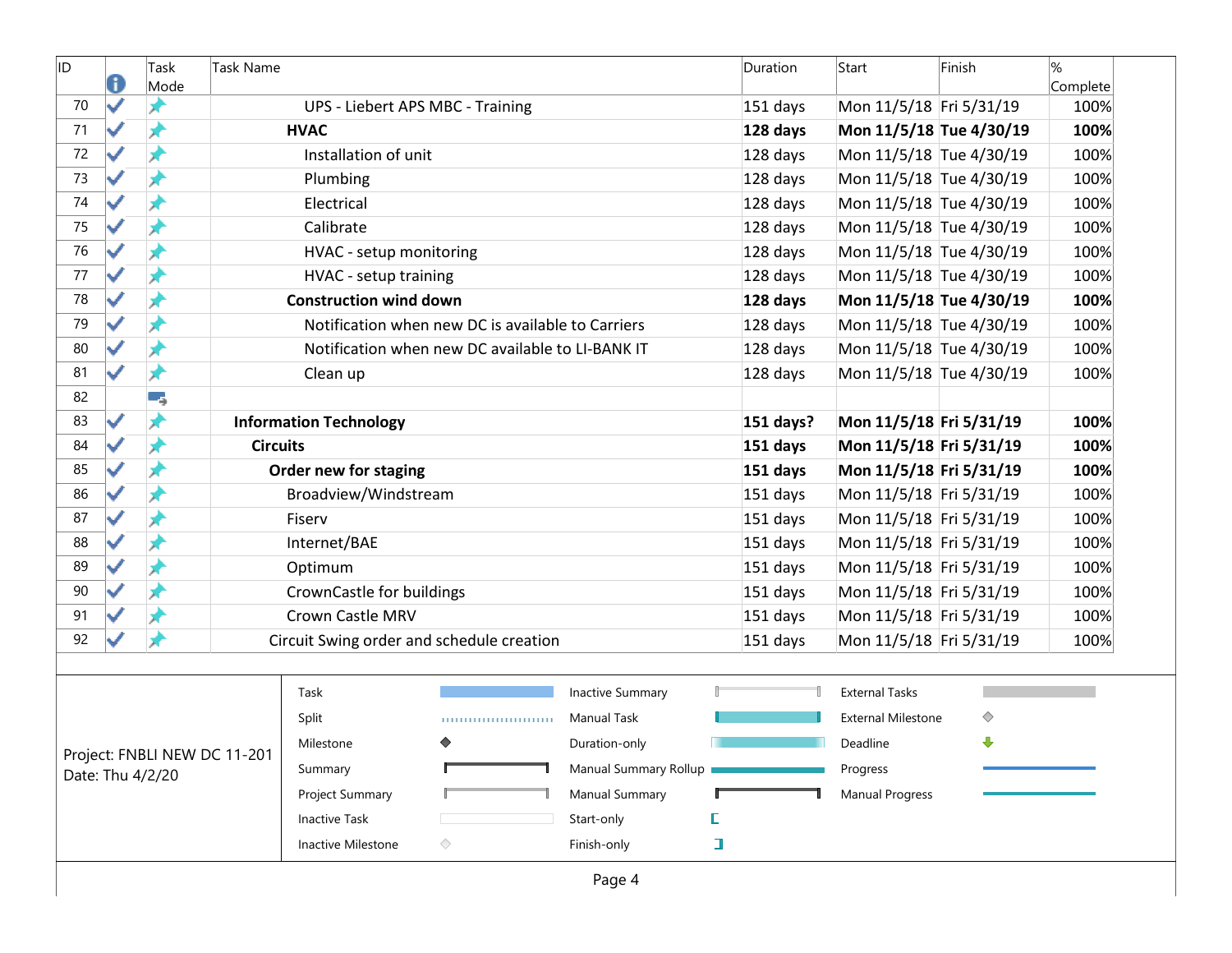| ID  | 0 | Task<br>Mode                                     | Task Name |                                           |                                                           |                         | Duration | Start                     | Finish                  | $\frac{9}{6}$<br>Complete |
|-----|---|--------------------------------------------------|-----------|-------------------------------------------|-----------------------------------------------------------|-------------------------|----------|---------------------------|-------------------------|---------------------------|
| 93  |   | -5                                               |           |                                           |                                                           |                         |          |                           |                         |                           |
| 94  |   | ★                                                |           | <b>DC Core Design</b>                     |                                                           |                         | 128 days |                           | Mon 11/5/18 Tue 4/30/19 | 100%                      |
| 95  |   | ⊀                                                |           | Setup design meeting schedule             |                                                           |                         | 128 days |                           | Mon 11/5/18 Tue 4/30/19 | 100%                      |
| 96  |   | ォ                                                |           | Overall design considerations list        |                                                           |                         | 128 days |                           | Mon 11/5/18 Tue 4/30/19 | 100%                      |
| 97  |   | x                                                |           | New Core Switch capacity planning         |                                                           |                         | 128 days |                           | Mon 11/5/18 Tue 4/30/19 | 100%                      |
| 98  |   | ⊀                                                |           |                                           | New Core Switch Port allocation schema                    |                         | 128 days |                           | Mon 11/5/18 Tue 4/30/19 | 100%                      |
| 99  |   | ⊀                                                |           | Rack PDU to Device power cable matrix     |                                                           |                         | 128 days |                           | Mon 11/5/18 Tue 4/30/19 | 100%                      |
| 100 |   | ⊀                                                |           | Hypervisor placement and cabling plan     |                                                           |                         | 128 days |                           | Mon 11/5/18 Tue 4/30/19 | 100%                      |
| 101 |   | Х                                                |           | SAN placement and cabling plan            |                                                           |                         | 128 days |                           | Mon 11/5/18 Tue 4/30/19 | 100%                      |
| 102 |   | x                                                |           | Appliance placement and cable plan        |                                                           |                         | 128 days |                           | Mon 11/5/18 Tue 4/30/19 | 100%                      |
| 103 |   | ★                                                |           |                                           | Carrier routers and FW placement and cable plan           |                         | 128 days |                           | Mon 11/5/18 Tue 4/30/19 | 100%                      |
| 104 |   | ⊀                                                |           | <b>Rack Elevations diagrams</b>           |                                                           |                         | 128 days |                           | Mon 11/5/18 Tue 4/30/19 | 100%                      |
| 105 |   | ★                                                |           |                                           | New switch Configuration staging in lab or in new DC      |                         | 128 days |                           | Mon 11/5/18 Tue 4/30/19 | 100%                      |
| 106 |   | -4                                               |           |                                           |                                                           |                         |          |                           |                         |                           |
| 107 |   | ٥,                                               |           |                                           |                                                           |                         |          |                           |                         |                           |
| 108 | ✓ | ₩                                                |           |                                           | <b>Inter Switch planning - Old Core to New Core links</b> |                         | 128 days |                           | Mon 11/5/18 Tue 4/30/19 | 100%                      |
| 109 |   | ⊀                                                |           | Old core to new core integration design   |                                                           |                         | 128 days |                           | Mon 11/5/18 Tue 4/30/19 | 100%                      |
| 110 |   | ⊀                                                |           | Fiber interfaces(sfp), cabling 10gig by 4 |                                                           |                         | 128 days |                           | Mon 11/5/18 Tue 4/30/19 | 100%                      |
| 111 |   | ж                                                |           | <b>VLAN Trunk and DTS research/design</b> |                                                           |                         | 128 days |                           | Mon 11/5/18 Tue 4/30/19 | 100%                      |
| 112 |   |                                                  |           | <b>VENDORS</b>                            | New Core Bolt on to old approach and sequence - review-   |                         | 128 days |                           | Mon 11/5/18 Tue 4/30/19 | 100%                      |
| 113 |   |                                                  |           |                                           | Stub direction - default GW and STP roots                 |                         | 128 days |                           | Mon 11/5/18 Tue 4/30/19 | 100%                      |
| 114 |   | ₩                                                |           |                                           | Old to New Integration Diagrams - connectivity maps       |                         | 128 days |                           | Mon 11/5/18 Tue 4/30/19 | 100%                      |
|     |   |                                                  |           |                                           |                                                           |                         |          |                           |                         |                           |
|     |   |                                                  |           | Task                                      |                                                           | <b>Inactive Summary</b> |          | <b>External Tasks</b>     |                         |                           |
|     |   |                                                  |           | Split                                     | ,,,,,,,,,,,,,,,,,,,,,,,,,                                 | <b>Manual Task</b>      |          | <b>External Milestone</b> | ◇                       |                           |
|     |   |                                                  |           | Milestone                                 |                                                           | Duration-only           |          | Deadline                  | ⊕                       |                           |
|     |   | Project: FNBLI NEW DC 11-201<br>Date: Thu 4/2/20 |           | Summary                                   |                                                           | Manual Summary Rollup   |          | Progress                  |                         |                           |
|     |   |                                                  |           | Project Summary                           |                                                           | Manual Summary          |          | <b>Manual Progress</b>    |                         |                           |
|     |   |                                                  |           | <b>Inactive Task</b>                      |                                                           | Start-only              | E        |                           |                         |                           |
|     |   |                                                  |           | Inactive Milestone                        | ◇                                                         | Finish-only             | ı        |                           |                         |                           |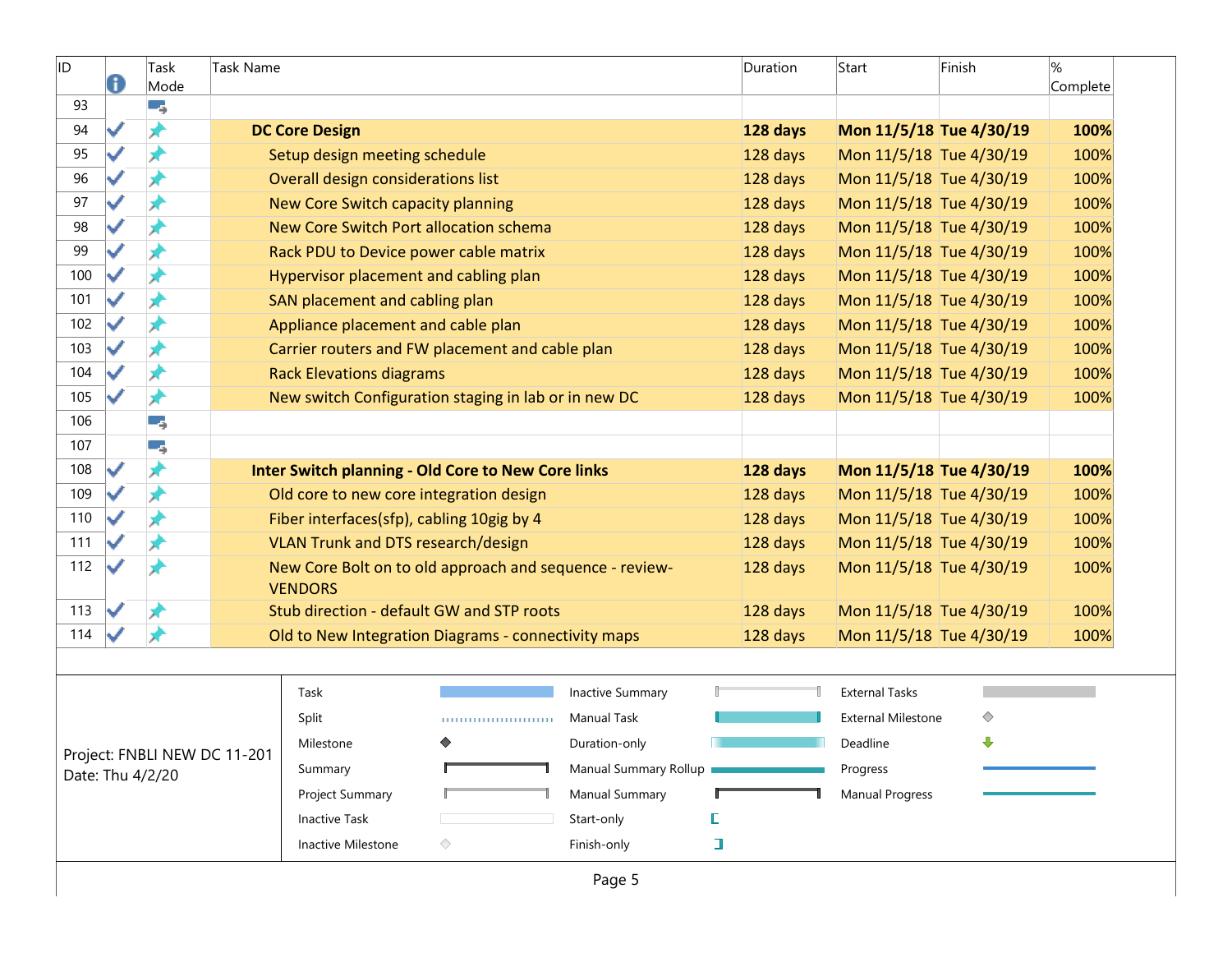| ID  | A | Task<br>Mode                 | <b>Task Name</b> |                                               |                                                         |                                                                  | Duration   | Start                     | Finish | %<br>Complete |
|-----|---|------------------------------|------------------|-----------------------------------------------|---------------------------------------------------------|------------------------------------------------------------------|------------|---------------------------|--------|---------------|
| 115 |   |                              |                  | rack location                                 |                                                         | Old core migrated into new DC as redundant core - design and     | 128 days   | Mon 11/5/18 Tue 4/30/19   |        | 100%          |
| 116 |   | -5                           |                  |                                               |                                                         |                                                                  |            |                           |        |               |
| 117 |   |                              |                  | <b>Core to WAN Logical design refresh</b>     |                                                         |                                                                  | 128 days   | Mon 11/5/18 Tue 4/30/19   |        | 100%          |
| 118 |   |                              |                  | tables etc.                                   |                                                         | Routing audit of all vendor routers and firewalls failover truth | 128 days   | Mon 11/5/18 Tue 4/30/19   |        | 100%          |
| 119 | ے |                              |                  | GH/VS                                         |                                                         | Draft updated easier to follow routing diagrams of WAN to Core   | 128 days   | Mon 11/5/18 Tue 4/30/19   |        | 100%          |
| 120 | ✓ |                              |                  |                                               | Routing review - Statics or Dynamic OSPF                |                                                                  | 128 days   | Mon 11/5/18 Tue 4/30/19   |        | 100%          |
| 121 |   |                              |                  |                                               | Vendor review of benefits going to OSPF                 |                                                                  | 128 days   | Mon 11/5/18 Tue 4/30/19   |        | 100%          |
| 122 |   |                              |                  |                                               | Core GH and VS Dynamic to simple statics at Vendors?    |                                                                  | 128 days   | Mon 11/5/18 Tue 4/30/19   |        | $\theta$ %    |
| 123 |   | ₩                            |                  | <b>Static use new statics for Migration</b>   |                                                         |                                                                  | 128 days   | Mon 11/5/18 Tue 4/30/19   |        | 100%          |
| 124 |   | ⊀                            |                  | <b>Campus Building static route migration</b> |                                                         |                                                                  | 128 days   | Mon 11/5/18 Tue 4/30/19   |        | 100%          |
| 125 |   | ★                            |                  |                                               | Valley Stream Integration for A/A data center           |                                                                  | 128 days   | Mon 11/5/18 Tue 4/30/19   |        | $\theta$ %    |
| 126 |   | ≱                            |                  |                                               | Diverse Crown Castle 1 Gigabit Fiber between GH and VS  |                                                                  | $128$ days | Mon 11/5/18 Tue 4/30/19   |        | $\theta$ %    |
| 127 |   | ₩                            |                  |                                               | <b>SDN Wan technical consideration review</b>           |                                                                  | 128 days   | Mon 11/5/18 Tue 4/30/19   |        | $\theta$ %    |
| 128 |   | ⊭                            |                  | <b>BAE FW cluster consideration</b>           |                                                         |                                                                  | $128$ days | Mon 11/5/18 Tue 4/30/19   |        | $\theta$ %    |
| 129 |   | ≯                            |                  | <b>VMware SRM considerations</b>              |                                                         |                                                                  | 128 days   | Mon 11/5/18 Tue 4/30/19   |        | $\theta$ %    |
| 130 |   | ★                            |                  | Load balancer consideration for AA DC         |                                                         |                                                                  | 128 days   | Mon 11/5/18 Tue 4/30/19   |        | $\theta$ %    |
| 131 |   | ₩                            |                  | DNS changes for AA DC                         |                                                         |                                                                  | $128$ days | Mon 11/5/18 Tue 4/30/19   |        | $\theta$ %    |
| 132 |   |                              |                  |                                               | Campus Cable modem building back up design to new Core- |                                                                  | 128 days   | Mon 11/5/18 Tue 4/30/19   |        | $\theta$ %    |
| 133 |   | ₩                            |                  | Draft final core designs and walk             |                                                         |                                                                  | 128 days   | Mon 11/5/18 Tue 4/30/19   |        | 100%          |
| 134 |   | 5                            |                  |                                               |                                                         |                                                                  |            |                           |        |               |
|     |   |                              |                  | Task                                          |                                                         | <b>Inactive Summary</b>                                          |            | <b>External Tasks</b>     |        |               |
|     |   |                              |                  | Split                                         |                                                         | <b>Manual Task</b>                                               |            | <b>External Milestone</b> | ♦      |               |
|     |   |                              |                  |                                               |                                                         | Duration-only                                                    |            |                           | ⊕      |               |
|     |   | Project: FNBLI NEW DC 11-201 |                  | Milestone                                     |                                                         | Manual Summary Rollup                                            |            | Deadline<br>Progress      |        |               |
|     |   | Date: Thu 4/2/20             |                  | Summary                                       |                                                         |                                                                  |            |                           |        |               |
|     |   |                              |                  | Project Summary                               |                                                         | Manual Summary                                                   | C          | <b>Manual Progress</b>    |        |               |
|     |   |                              |                  | <b>Inactive Task</b>                          |                                                         | Start-only                                                       |            |                           |        |               |
|     |   |                              |                  | Inactive Milestone                            | ◇                                                       | Finish-only                                                      | I          |                           |        |               |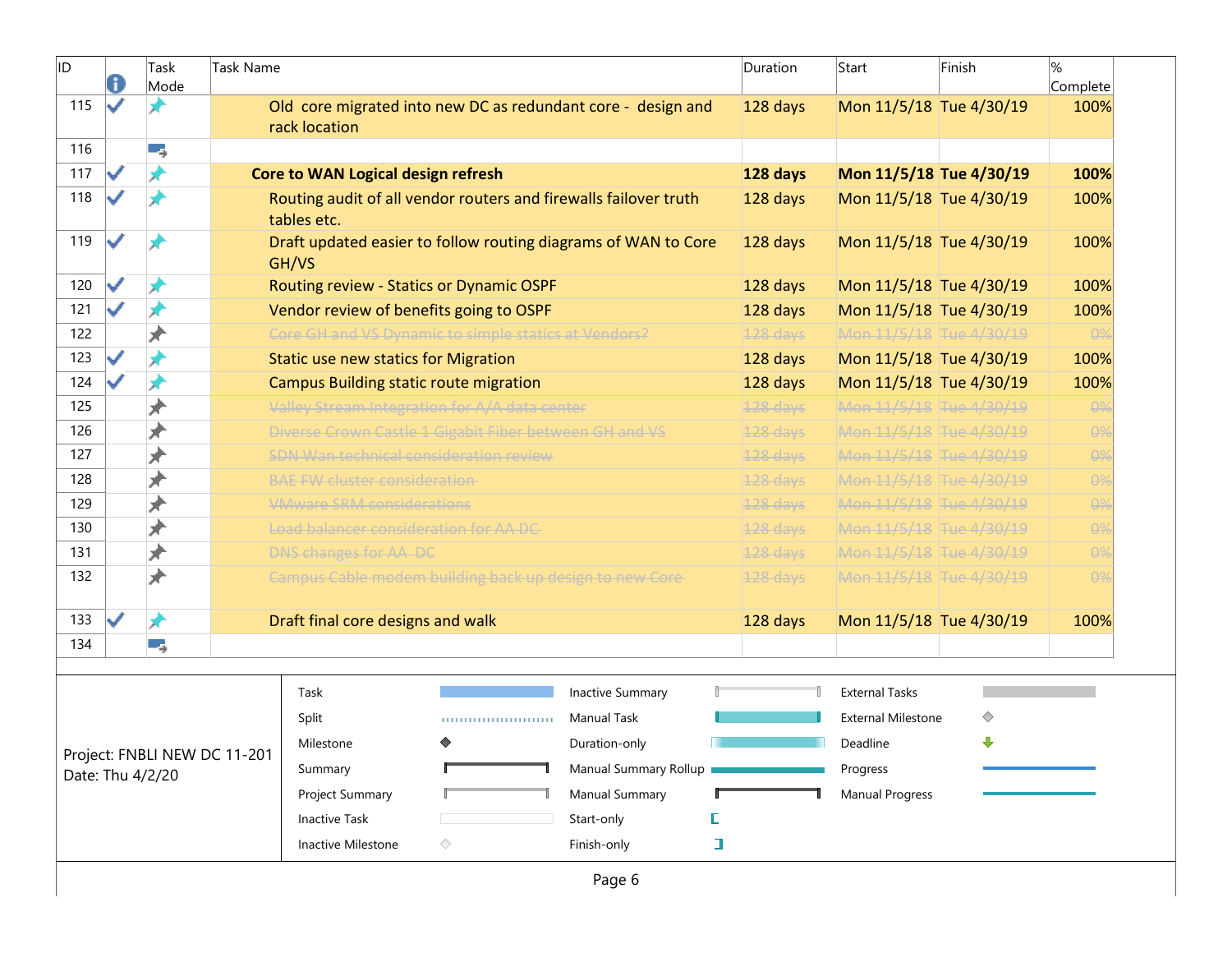| ID  | Task<br>Mode     | Task Name                    |                                        |                                                     |                       |   | Duration | Start                     | Finish      | $\%$<br>Complete |
|-----|------------------|------------------------------|----------------------------------------|-----------------------------------------------------|-----------------------|---|----------|---------------------------|-------------|------------------|
| 135 | -4               |                              |                                        |                                                     |                       |   |          |                           |             |                  |
| 136 | ⊀                |                              |                                        | Staging/Pre-Migration build in LAB staging area     |                       |   | 128 days | Mon 11/5/18 Tue 4/30/19   |             | 100%             |
| 137 | ж                |                              | <b>New Core switch</b>                 |                                                     |                       |   | 128 days | Mon 11/5/18 Tue 4/30/19   |             | 100%             |
| 138 | ж                |                              | Power up                               |                                                     |                       |   | 128 days | Mon 11/5/18 Tue 4/30/19   |             | 100%             |
| 139 |                  |                              | Conduct power tests                    |                                                     |                       |   | 128 days | Mon 11/5/18 Tue 4/30/19   |             | 100%             |
| 140 |                  |                              | <b>Testing of Migration approaches</b> |                                                     |                       |   | 128 days | Mon 11/5/18 Tue 4/30/19   |             | 100%             |
| 141 |                  |                              |                                        | Conduct testing against new configuration           |                       |   | 128 days | Mon 11/5/18 Tue 4/30/19   |             | 100%             |
| 142 | Ж                |                              |                                        | Testing with early delivered carrier CPE            |                       |   | 128 days | Mon 11/5/18 Tue 4/30/19   |             | 100%             |
| 143 | -5               |                              |                                        |                                                     |                       |   |          |                           |             |                  |
| 144 | Ж                |                              | <b>RACK Installation</b>               |                                                     |                       |   | 23 days? | Wed 5/1/19                | Fri 5/31/19 | 100%             |
| 145 | Å                |                              | Install Racks in DC                    |                                                     |                       |   | 23 days  | Wed 5/1/19                | Fri 5/31/19 | 100%             |
| 146 |                  |                              | Install PDUs into Racks                |                                                     |                       |   | 23 days  | Wed 5/1/19                | Fri 5/31/19 | 100%             |
| 147 | ж                |                              | Install rack cable management system   |                                                     |                       |   | 23 days  | Wed 5/1/19                | Fri 5/31/19 | 100%             |
| 148 | -4               |                              |                                        |                                                     |                       |   |          |                           |             |                  |
| 149 | x                | Cabling                      |                                        |                                                     |                       |   | 23 days  | Wed 5/1/19                | Fri 5/31/19 | 100%             |
| 150 |                  |                              | Cabling Label Schema                   |                                                     |                       |   | 23 days  | Wed 5/1/19                | Fri 5/31/19 | 100%             |
| 151 |                  |                              | Cable Tray system installation         |                                                     |                       |   | 23 days  | Wed 5/1/19                | Fri 5/31/19 | 100%             |
| 152 |                  |                              | Floor Tile cutouts                     |                                                     |                       |   | 23 days  | Wed 5/1/19                | Fri 5/31/19 | 100%             |
| 153 |                  |                              | Intra DC room migration fiber cabling  |                                                     |                       |   | 23 days  | Mon 6/3/19                | Wed 7/3/19  | 100%             |
| 154 |                  |                              | Inter rack cabling                     |                                                     |                       |   | 23 days  | Wed 5/1/19                | Fri 5/31/19 | 100%             |
| 155 | ⊀                |                              |                                        | Carrier cabling from telecom closet panels to racks |                       |   | 23 days  | Wed 5/1/19                | Fri 5/31/19 | 100%             |
| 156 |                  |                              | Campus Building Fiber to racks         |                                                     |                       |   | 23 days  | Wed 5/1/19                | Fri 5/31/19 | 100%             |
| 157 |                  |                              | Security, camera cabling to racks      |                                                     |                       |   | 23 days  | Wed 5/1/19                | Fri 5/31/19 | 100%             |
|     |                  |                              |                                        |                                                     |                       |   |          |                           |             |                  |
|     |                  |                              | Task                                   |                                                     | Inactive Summary      |   |          | <b>External Tasks</b>     |             |                  |
|     |                  |                              | Split                                  | ,,,,,,,,,,,,,,,,,,,,,,,,,                           | <b>Manual Task</b>    |   |          | <b>External Milestone</b> | ◇           |                  |
|     |                  |                              | Milestone                              | ◆                                                   | Duration-only         |   |          | Deadline                  | ⊕           |                  |
|     | Date: Thu 4/2/20 | Project: FNBLI NEW DC 11-201 | Summary                                |                                                     | Manual Summary Rollup |   |          | Progress                  |             |                  |
|     |                  |                              | Project Summary                        |                                                     | Manual Summary        |   |          | Manual Progress           |             |                  |
|     |                  |                              | Inactive Task                          |                                                     | Start-only            | E |          |                           |             |                  |
|     |                  |                              | Inactive Milestone                     | ◇                                                   | Finish-only           | I |          |                           |             |                  |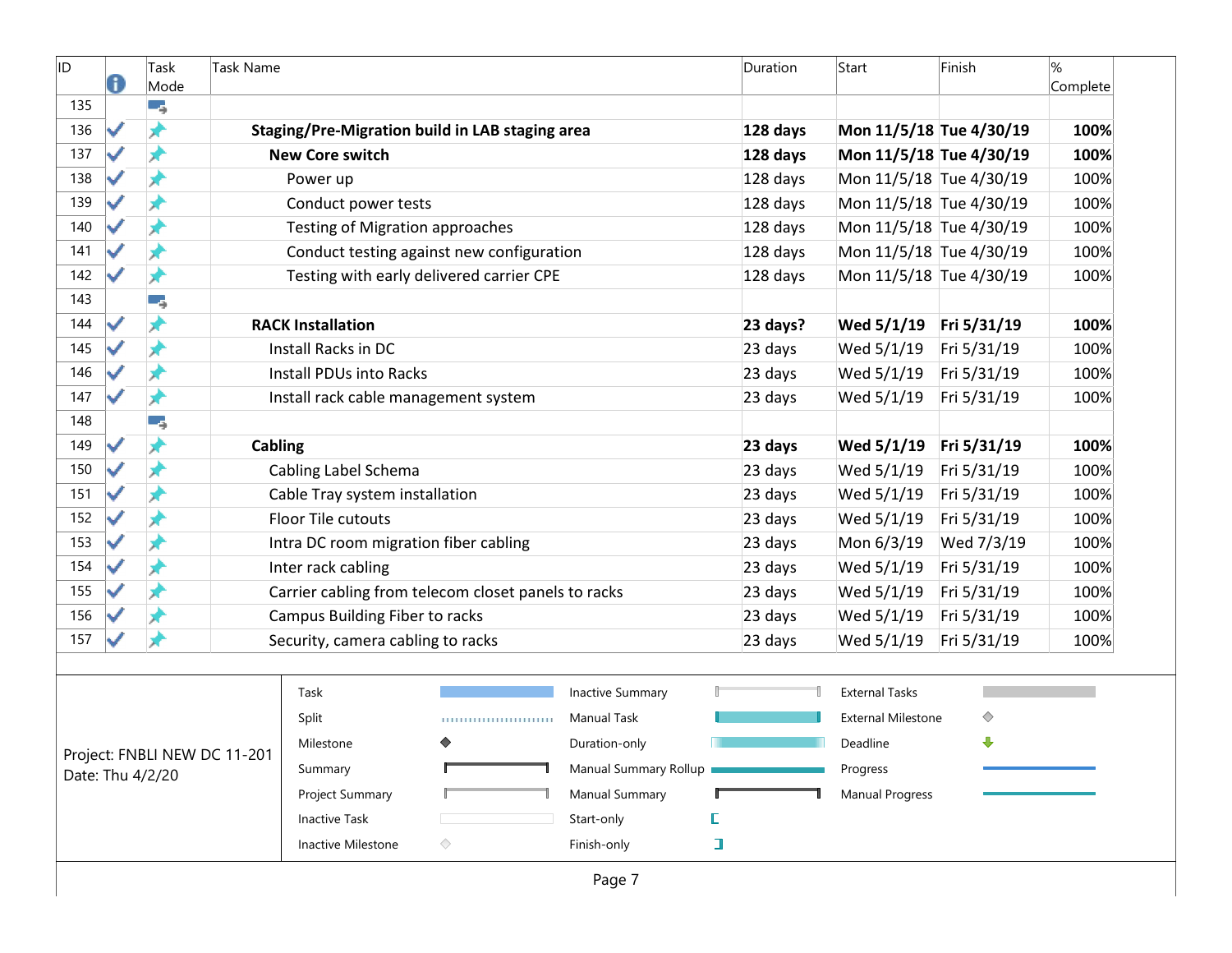| ID  | d                    | Task<br>Mode     | Task Name                    |                                        |                                                            |                         |   | Duration | Start                     | Finish      | %<br>Complete |
|-----|----------------------|------------------|------------------------------|----------------------------------------|------------------------------------------------------------|-------------------------|---|----------|---------------------------|-------------|---------------|
| 158 | ✓                    | ★                |                              | Cable Tray cable layout schema         |                                                            |                         |   | 23 days  | Wed 5/1/19                | Fri 5/31/19 | 100%          |
| 159 |                      | ۳,               |                              |                                        |                                                            |                         |   |          |                           |             |               |
| 160 |                      | ۳,               |                              |                                        |                                                            |                         |   |          |                           |             |               |
| 161 |                      | ⊀                |                              | <b>Migration Planning</b>              |                                                            |                         |   | 47 days  | Sun 3/31/19 Sat 6/1/19    |             | 100%          |
| 162 |                      |                  |                              | Draft Planning meeting schedule        |                                                            |                         |   | 47 days  | Sun 3/31/19               | Sat 6/1/19  | 100%          |
| 163 |                      | ⊀                |                              | <b>Conduct planning sessions</b>       |                                                            |                         |   | 47 days  | Sun 3/31/19 Sat 6/1/19    |             | 100%          |
| 164 |                      |                  |                              | Servers/Hypervisors                    |                                                            |                         |   | 47 days  | Sun 3/31/19               | Sat 6/1/19  | 100%          |
| 165 |                      |                  |                              | Storage/SAN                            |                                                            |                         |   | 47 days  | Sun 3/31/19               | Sat 6/1/19  | 100%          |
| 166 |                      |                  |                              | Appliances                             |                                                            |                         |   | 47 days  | Sun 3/31/19               | Sat 6/1/19  | 100%          |
| 167 |                      |                  |                              | Storage                                |                                                            |                         |   | 47 days  | Sun 3/31/19               | Sat 6/1/19  | 100%          |
| 168 |                      |                  |                              | Gateways                               |                                                            |                         |   | 47 days  | Sun 3/31/19               | Sat 6/1/19  | 100%          |
| 169 |                      |                  |                              | <b>VPN Tunnels</b>                     |                                                            |                         |   | 47 days  | Sun 3/31/19               | Sat 6/1/19  | 100%          |
| 170 |                      |                  |                              | Firewalls                              |                                                            |                         |   | 47 days  | Sun 3/31/19               | Sat 6/1/19  | 100%          |
| 171 |                      | Ж                |                              | VolP                                   |                                                            |                         |   | 47 days  | Sun 3/31/19               | Sat 6/1/19  | 100%          |
| 172 |                      |                  |                              | <b>Circuit order scheduling - flag</b> |                                                            |                         |   | 47 days  | Sun 3/31/19               | Sat 6/1/19  | 100%          |
| 173 |                      |                  |                              | Draft migration playbook               |                                                            |                         |   | 47 days  | Sun 3/31/19               | Sat 6/1/19  | 100%          |
| 174 |                      |                  |                              | impact)                                | Scheduling of migration early migration period (low to no  |                         |   | 47 days  | Sun 3/31/19               | Sat 6/1/19  | 100%          |
| 175 | $\blacktriangledown$ | x                |                              |                                        | Scheduling of migration main migrations period high impact |                         |   | 47 days  | Sun 3/31/19               | Sat 6/1/19  | 100%          |
| 176 | ✓                    | ⊀                |                              | <b>Communications to Business</b>      |                                                            |                         |   | 47 days  | Sun 3/31/19               | Sat 6/1/19  | 100%          |
| 177 |                      |                  |                              | <b>Migration Staging</b>               |                                                            |                         |   | 46 days  | Sun 3/31/19               | Fri 5/31/19 | 100%          |
| 178 |                      |                  |                              | Power provided to racks                |                                                            |                         |   | 46 days  | Mon 6/3/19                | Mon 8/5/19  | 100%          |
| 179 |                      | x                |                              | Data Cables/patch, copper - fiber      |                                                            |                         |   | 46 days  | Sun 3/31/19               | Fri 5/31/19 | 100%          |
|     |                      |                  |                              | Task                                   |                                                            | <b>Inactive Summary</b> |   |          | <b>External Tasks</b>     |             |               |
|     |                      |                  |                              | Split                                  |                                                            | Manual Task             |   |          | <b>External Milestone</b> | ◇           |               |
|     |                      |                  |                              | Milestone                              | ♦                                                          | Duration-only           |   |          | Deadline                  | ⊕           |               |
|     |                      | Date: Thu 4/2/20 | Project: FNBLI NEW DC 11-201 | Summary                                |                                                            | Manual Summary Rollup   |   |          | Progress                  |             |               |
|     |                      |                  |                              | Project Summary                        |                                                            | <b>Manual Summary</b>   |   |          | <b>Manual Progress</b>    |             |               |
|     |                      |                  |                              | <b>Inactive Task</b>                   |                                                            | Start-only              | E |          |                           |             |               |
|     |                      |                  |                              | Inactive Milestone                     | $\Diamond$                                                 | Finish-only             | ı |          |                           |             |               |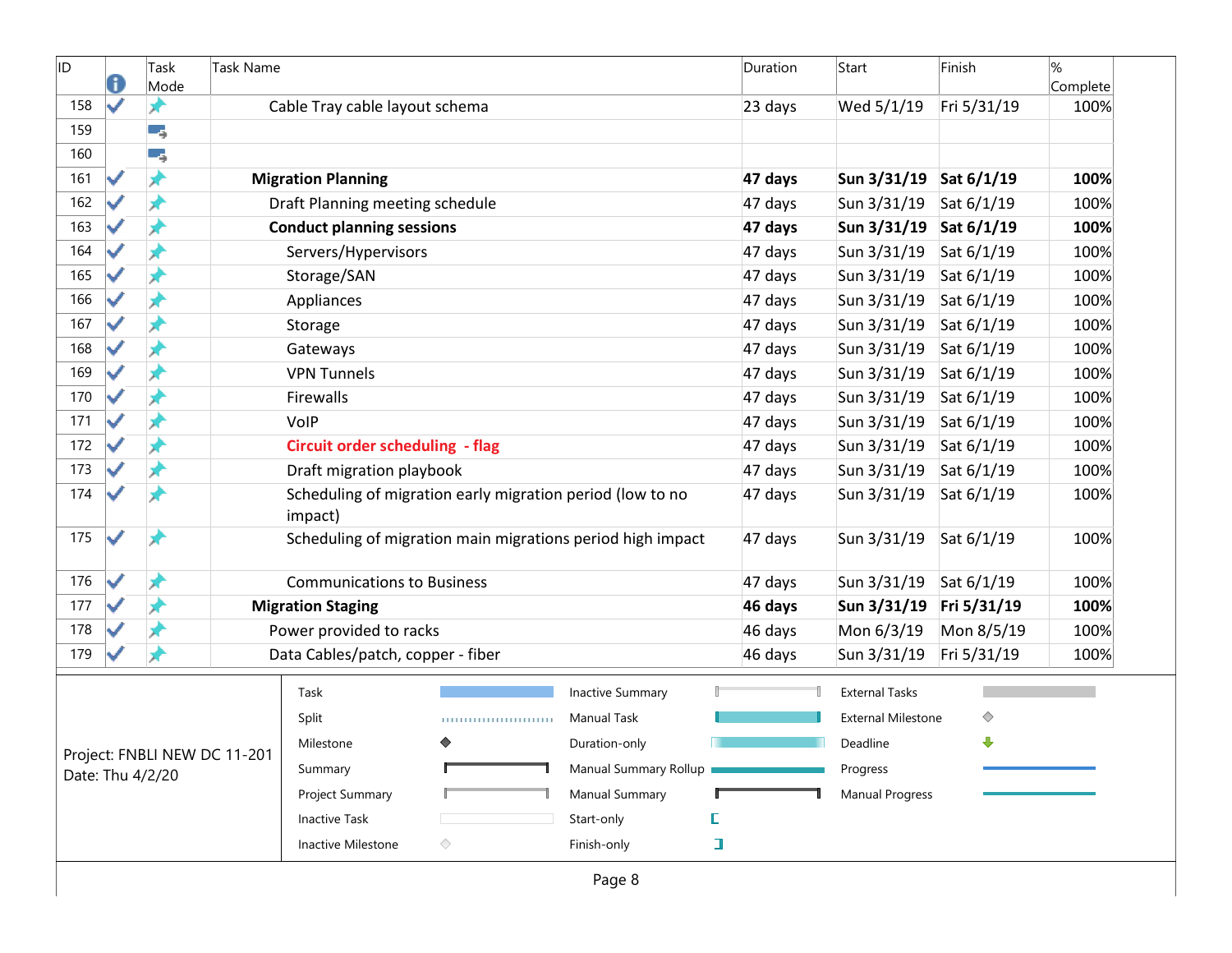| <b>ID</b> | a | Task<br>Mode     | Task Name                    |                                                         |                           |                         | Duration | Start                     | Finish      | $\%$<br>Complete |
|-----------|---|------------------|------------------------------|---------------------------------------------------------|---------------------------|-------------------------|----------|---------------------------|-------------|------------------|
| 180       | ✓ | ж                |                              | IP addresses and Logical interfaces                     |                           |                         | 46 days  | Sun 3/31/19               | Fri 5/31/19 | 100%             |
| 181       | ✓ | ж                |                              | Mount new core Switches into racks 2 and 3              |                           |                         | 46 days  | Sun 3/31/19               | Fri 5/31/19 | 100%             |
| 182       |   | Ж                |                              | Apply power to new core switches and test               |                           |                         | 46 days  | Sun 3/31/19               | Fri 5/31/19 | 100%             |
| 183       |   | ×                |                              | Install Crown castle MRV into Rack 4                    |                           |                         | 46 days  | Sun 3/31/19               | Fri 5/31/19 | 100%             |
| 184       | ✓ | ⊀                |                              | <b>Fiserv Circuit</b>                                   |                           |                         | 46 days  | Sun 3/31/19               | Fri 5/31/19 | 100%             |
| 185       | ✓ | ⊀                |                              | Crown Castle Fiber                                      |                           |                         | 46 days  | Sun 3/31/19               | Fri 5/31/19 | 100%             |
| 186       |   | ж                |                              | Windstream Circuit Crown castle                         |                           |                         | 46 days  | Sun 3/31/19               | Fri 5/31/19 | 100%             |
| 187       | ✓ | ★                |                              | Windstream Circuit Verizon                              |                           |                         | 46 days  | Sun 3/31/19               | Fri 5/31/19 | 100%             |
| 188       |   | -4               |                              |                                                         |                           |                         |          |                           |             |                  |
| 189       |   | ۰,               |                              |                                                         |                           |                         |          |                           |             |                  |
| 190       |   | -4               |                              |                                                         |                           |                         |          |                           |             |                  |
| 191       | ✓ | ★                |                              | <b>Obtain state of Union(business) Before Snapshots</b> |                           |                         | 46 days  | Sun 3/31/19 Fri 5/31/19   |             | 100%             |
| 192       |   | x                |                              | Routing traceroutes                                     |                           |                         | 46 days  | Sun 3/31/19               | Fri 5/31/19 | 100%             |
| 193       |   | ⊀                |                              | Latency                                                 |                           |                         | 46 days  | Sun 3/31/19               | Fri 5/31/19 | 100%             |
| 194       | ✓ | ★                |                              | Core devices utilization levels                         |                           |                         | 46 days  | Sun 3/31/19               | Fri 5/31/19 | 100%             |
| 195       |   | -4               |                              |                                                         |                           |                         |          |                           |             |                  |
| 196       |   | -4               |                              |                                                         |                           |                         |          |                           |             |                  |
| 197       | ✓ | ₩                |                              | Inter switch connectivity- Old Core to New Core links   |                           |                         | 21 days  | Mon 6/3/19                | Sun 6/30/19 | 100%             |
| 198       | ✓ | ×                |                              | Connect Inter SW fiber between old core and new         |                           |                         | 21 days  | Mon 6/3/19                | Sun 6/30/19 | 100%             |
| 199       |   | ⊀                |                              | Turn up trunk interface on Old Core SW side             |                           |                         | 21 days  | Mon 6/3/19                | Sun 6/30/19 | 100%             |
| 200       |   | ⊀                |                              | Turn up trunk interface on New Core Switch side         |                           |                         | 21 days  | Mon 6/3/19                | Sun 6/30/19 | 100%             |
| 201       |   | ж                |                              | Connect old core to new core per playbook steps         |                           |                         | 21 days  | Mon 6/3/19                | Sun 6/30/19 | 100%             |
| 202       |   |                  |                              | Connect New Core to 648 User Switch                     |                           |                         | 21 days  | Mon 6/3/19                | Sun 6/30/19 | 100%             |
|           |   |                  |                              |                                                         |                           |                         |          |                           |             |                  |
|           |   |                  |                              | Task                                                    |                           | <b>Inactive Summary</b> |          | <b>External Tasks</b>     |             |                  |
|           |   |                  |                              | Split                                                   | ,,,,,,,,,,,,,,,,,,,,,,,,, | Manual Task             |          | <b>External Milestone</b> | ◇           |                  |
|           |   |                  | Project: FNBLI NEW DC 11-201 | Milestone                                               | ♦                         | Duration-only           |          | Deadline                  | ⊕           |                  |
|           |   | Date: Thu 4/2/20 |                              | Summary                                                 |                           | Manual Summary Rollup   |          | Progress                  |             |                  |
|           |   |                  |                              | Project Summary                                         |                           | <b>Manual Summary</b>   |          | <b>Manual Progress</b>    |             |                  |
|           |   |                  |                              | <b>Inactive Task</b>                                    |                           | Start-only              | E        |                           |             |                  |
|           |   |                  |                              | Inactive Milestone                                      | ◇                         | Finish-only             | I        |                           |             |                  |
|           |   |                  |                              |                                                         |                           | Page 9                  |          |                           |             |                  |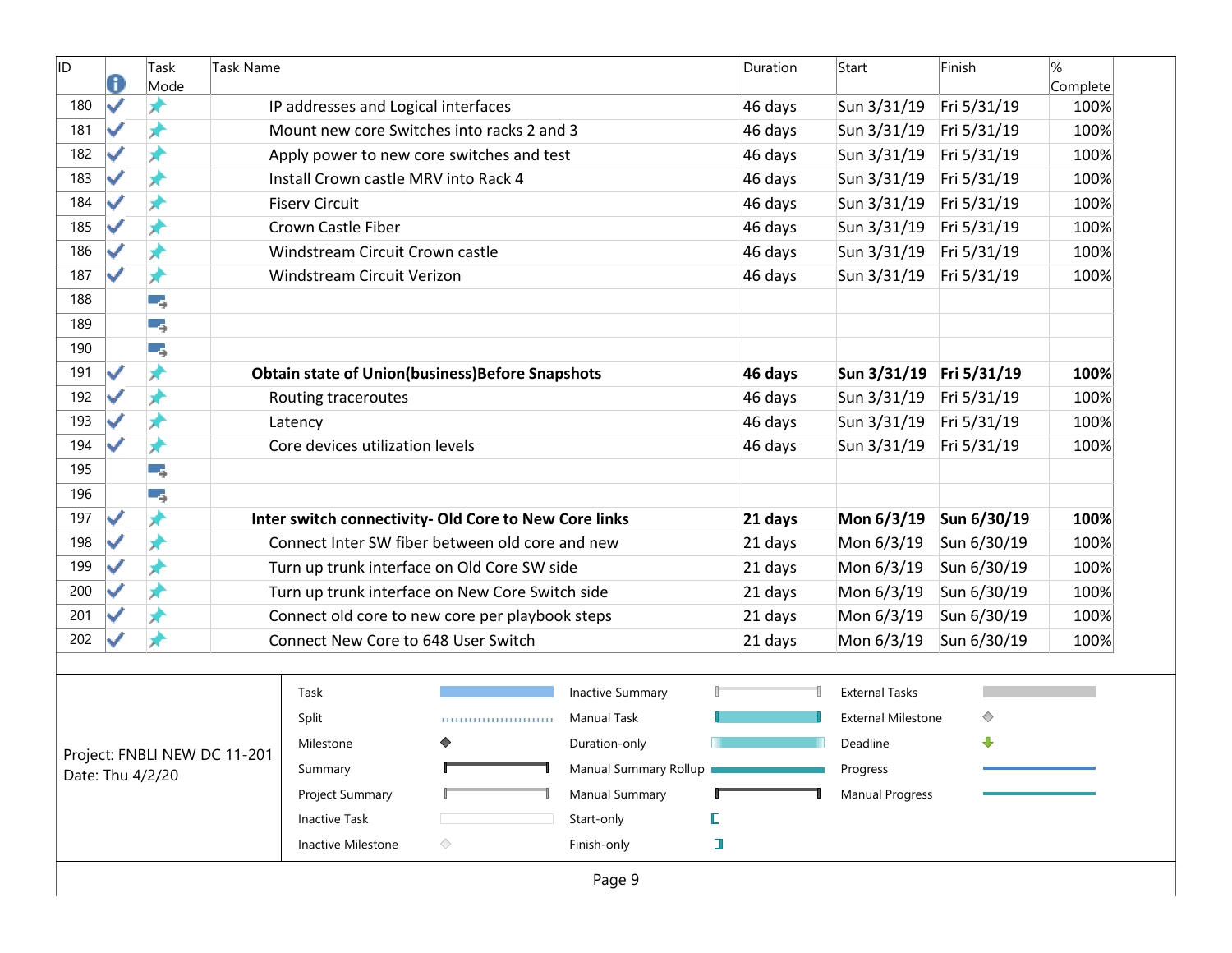| ID  | 0                    | Task<br>Mode     | <b>Task Name</b>             |                                          |                                                     |                         |        | Duration | Start                     | Finish      | %<br>Complete |
|-----|----------------------|------------------|------------------------------|------------------------------------------|-----------------------------------------------------|-------------------------|--------|----------|---------------------------|-------------|---------------|
| 203 | ✓                    | ж                |                              |                                          | Turn up trunk interface on 648 user switch          |                         |        | 21 days  | Mon 6/3/19                | Sun 6/30/19 | 100%          |
| 204 | ✓                    | ₩                |                              | Test user on 648 user switch             |                                                     |                         |        | 21 days  | Mon 6/3/19                | Sun 6/30/19 | 100%          |
| 205 |                      | ۳,               |                              |                                          |                                                     |                         |        |          |                           |             |               |
| 206 |                      | ۳,               |                              |                                          |                                                     |                         |        |          |                           |             |               |
| 207 | ✓                    | ₩                |                              | <b>Migration Execution</b>               |                                                     |                         |        | 23 days  | Wed 5/1/19                | Fri 5/31/19 | 100%          |
| 208 | ✓                    | ⊀                |                              | Playbook Review                          |                                                     |                         |        | 23 days  | Wed 5/1/19                | Fri 5/31/19 | 100%          |
| 209 | ✓                    | Å                |                              | Dry run Drill                            |                                                     |                         |        | 23 days  | Wed 5/1/19                | Fri 5/31/19 | 100%          |
| 210 | ✓                    | ⊀                |                              | Ratify final schedule of migration dates |                                                     |                         |        | 23 days  | Wed 5/1/19                | Fri 5/31/19 | 100%          |
| 211 |                      | ۳,               |                              |                                          |                                                     |                         |        |          |                           |             |               |
| 212 | ✓                    | ⊀                |                              | <b>Execute Migration as per playbook</b> |                                                     |                         |        | 44 days  | Sat 6/1/19                | Wed 7/31/19 | 100%          |
| 213 | ✓                    | ⊀                |                              | Carriers Windstream                      |                                                     |                         |        | 44 days  | Sat 6/1/19                | Wed 7/31/19 | 100%          |
| 214 | $\checkmark$         | ⊀                |                              | <b>Carriers Fiserv</b>                   |                                                     |                         |        | 44 days  | Sat 6/1/19                | Wed 7/31/19 | 100%          |
| 215 | ✓                    | Ж                |                              | Services - BAE                           |                                                     |                         |        | 44 days  | Sat 6/1/19                | Wed 7/31/19 | 100%          |
| 216 | ✓                    | ⊀                |                              | Services - VOIP MAXUM-MITEL              |                                                     |                         |        | 44 days  | Sat 6/1/19                | Wed 7/31/19 | 100%          |
| 217 | ✔                    | ⊀                |                              | <b>Buildings</b>                         |                                                     |                         |        | 44 days  | Sat 6/1/19                | Wed 7/31/19 | 100%          |
| 218 | ✓                    | Ж                |                              | 10 Campus                                |                                                     |                         |        | 44 days  | Sat 6/1/19                | Wed 7/31/19 | 100%          |
| 219 |                      | x                |                              | 17 Campus                                |                                                     |                         |        | 44 days  | Sat 6/1/19                | Wed 7/31/19 | 100%          |
| 220 | ✓                    | Ж                |                              | 30 Campus                                |                                                     |                         |        | 44 days  | Sat 6/1/19                | Wed 7/31/19 | 100%          |
| 221 | ✓                    | ⊀                |                              | 43 Campus                                |                                                     |                         |        | 44 days  | Sat 6/1/19                | Wed 7/31/19 | 100%          |
| 222 |                      | ⊀                |                              | 670 Campus                               |                                                     |                         |        | 44 days  | Sat 6/1/19                | Wed 7/31/19 | 100%          |
| 223 | $\blacktriangledown$ | ★                |                              | Appliances Utility devices               |                                                     |                         |        | 44 days  | Sat 6/1/19                | Wed 7/31/19 | 100%          |
| 224 | ✓                    | ⊀                |                              |                                          | Hypervisor Server and SAN - COMPUTE is LAST to move |                         |        | 44 days  | Sat 6/1/19                | Wed 7/31/19 | 100%          |
| 225 |                      | Ξ,               |                              |                                          |                                                     |                         |        |          |                           |             |               |
|     |                      |                  |                              | Task                                     |                                                     | <b>Inactive Summary</b> |        |          | <b>External Tasks</b>     |             |               |
|     |                      |                  |                              | Split                                    |                                                     | <b>Manual Task</b>      |        |          | <b>External Milestone</b> | ◇           |               |
|     |                      |                  |                              | Milestone                                | ♦                                                   | Duration-only           |        |          | Deadline                  | ⊕           |               |
|     |                      | Date: Thu 4/2/20 | Project: FNBLI NEW DC 11-201 | Summary                                  |                                                     | Manual Summary Rollup   |        |          | Progress                  |             |               |
|     |                      |                  |                              | Project Summary                          |                                                     | Manual Summary          |        |          | <b>Manual Progress</b>    |             |               |
|     |                      |                  |                              | <b>Inactive Task</b>                     |                                                     | Start-only              | E      |          |                           |             |               |
|     |                      |                  |                              | Inactive Milestone                       | ◇                                                   | Finish-only             | $\Box$ |          |                           |             |               |